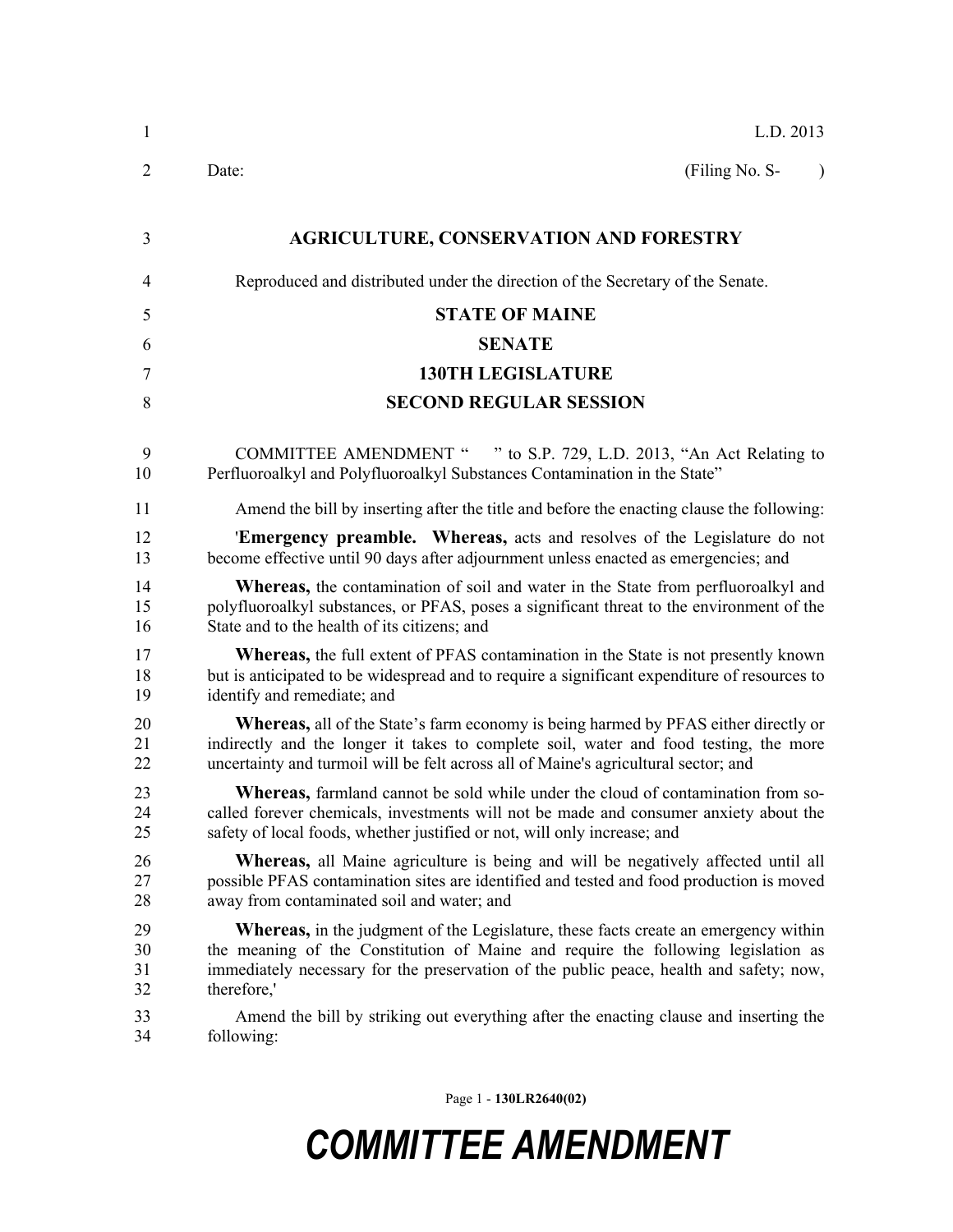| 1                   | 'Sec. 1. 5 MRSA §12004-I, sub-§2-H is enacted to read:                                                                              |
|---------------------|-------------------------------------------------------------------------------------------------------------------------------------|
| $\overline{2}$      | $2-H.$                                                                                                                              |
| 3<br>$\overline{4}$ | Agriculture<br>Advisory Committee on the Fund To<br><b>Expenses Only</b><br>7 MRSA<br><b>Address PFAS Contamination</b><br>$§320-L$ |
| 5                   | Sec. 2. 7 MRSA c. 10-D is enacted to read:                                                                                          |
| 6                   | <b>CHAPTER 10-D</b>                                                                                                                 |
| 7                   | <b>FUND TO ADDRESS PFAS CONTAMINATION</b>                                                                                           |
| 8                   | §320-K. Fund To Address PFAS Contamination                                                                                          |
| 9                   | 1. Definitions. As used in this chapter, unless the context otherwise indicates, the                                                |
| 10                  | following terms have the following meanings.                                                                                        |
| 11                  | A. "Advisory committee" means the Advisory Committee on the Fund To Address                                                         |
| 12                  | PFAS Contamination in section 320-L.                                                                                                |
| 13                  | B. "Agricultural land" has the same meaning as in section 32, subsection 2.                                                         |
| 14                  | C. "Commercial farm" means a farm that produces any farm product with the intent                                                    |
| 15                  | that the farm product be sold or otherwise disposed of to generate income.                                                          |
| 16                  | D. "Farm product" has the same meaning as in section 52, subsection 3-A.                                                            |
| 17                  | E. "Fund" means the Fund To Address PFAS Contamination established under                                                            |
| 18                  | subsection 2.                                                                                                                       |
| 19                  | F. "Perfluoroalkyl and polyfluoroalkyl substances" or "PFAS" has the same meaning                                                   |
| 20                  | as in Title 32, section 1732, subsection 5-A.                                                                                       |
| 21                  | G. "Septage" has the same meaning as in Title 38, section 1303-C, subsection 27.                                                    |
| 22                  | H. "Sludge" has the same meaning as in Title 38, section 1303-C, subsection 28-A.                                                   |
| 23                  | 2. Fund established. The Fund To Address PFAS Contamination is established                                                          |
| 24                  | within the office of the commissioner as a nonlapsing account for the purposes specified in                                         |
| 25                  | this chapter.                                                                                                                       |
| 26                  | 3. Sources of the fund. The fund is funded from money accepted by the commissioner                                                  |
| 27                  | or allocated or appropriated by the Legislature, including funds stipulated for deposit in the                                      |
| 28                  | fund as part of the terms of settlement of legal actions relating to PFAS contamination                                             |
| 29                  | against corporations, partnerships or individuals.                                                                                  |
| 30                  | <b>4. Purposes.</b> Allocations from the fund may be made as determined by the department                                           |
| 31                  | upon recommendation of the advisory committee and for the following purposes:                                                       |
| 32                  | A. Monitoring the health of a person, and members of that person's household, whose                                                 |
| 33                  | agricultural land is found to be contaminated by PFAS;                                                                              |
| 34                  | B. Providing medical care to a person found to have blood levels of PFAS greater than                                               |
| 35                  | the general population or health effects associated with exposure to PFAS;                                                          |
| 36                  | C. Relocating a commercial farm when the agricultural land of the farm is found to be                                               |
| 37                  | contaminated by PFAS;                                                                                                               |

Page 2 - **130LR2640(02)**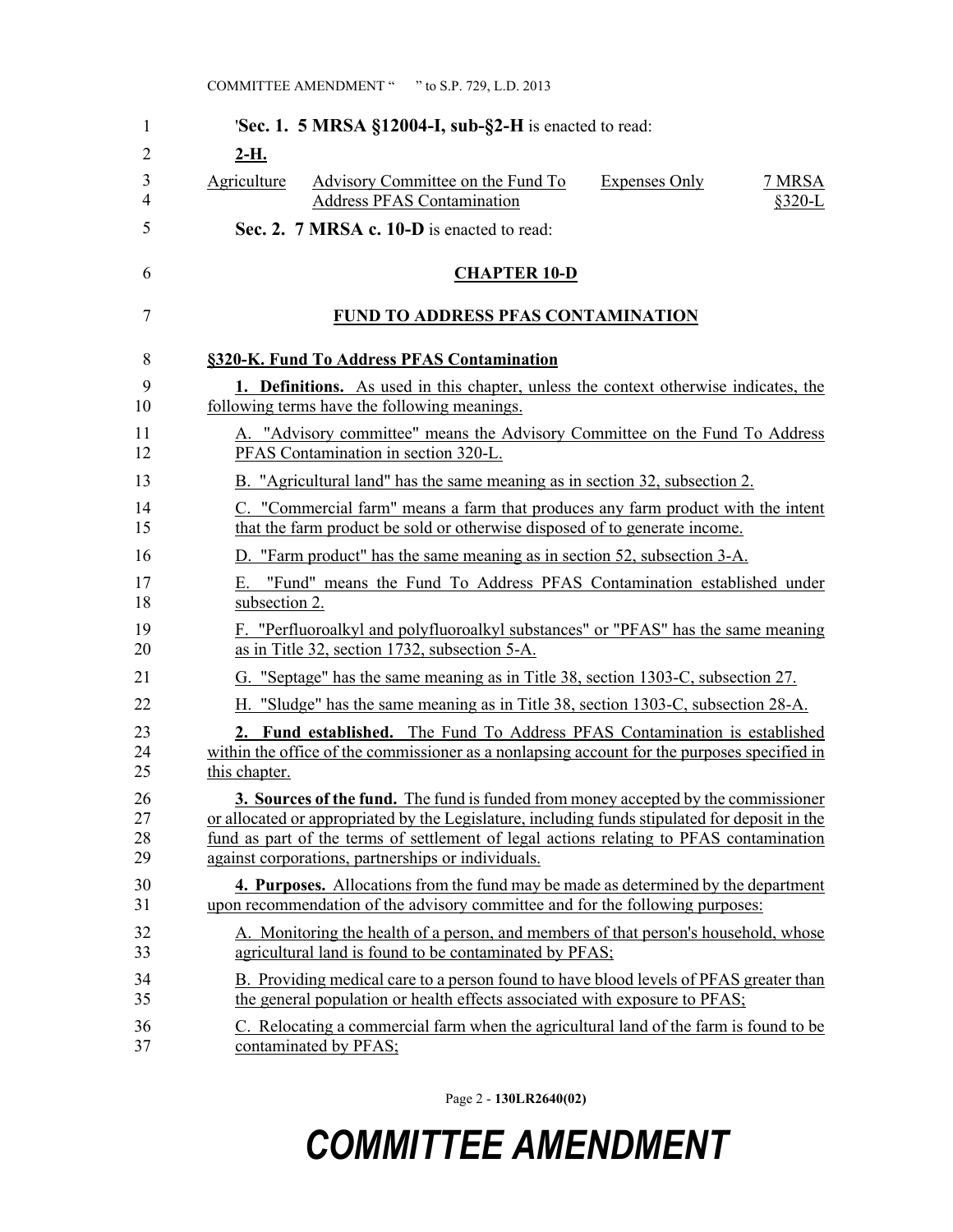| 1                    | D. Buying and selling agricultural land found to be contaminated by PFAS;                                                                                                                                                                                                                                                                         |
|----------------------|---------------------------------------------------------------------------------------------------------------------------------------------------------------------------------------------------------------------------------------------------------------------------------------------------------------------------------------------------|
| 2                    | E. Investing in equipment, facilities and infrastructure to ensure that a commercial                                                                                                                                                                                                                                                              |
| $\overline{3}$       | farm with land found to be contaminated by PFAS maintains profitability while the                                                                                                                                                                                                                                                                 |
| 4                    | commercial farm transitions to an alternative cropping system or implements                                                                                                                                                                                                                                                                       |
| 5                    | remediation strategies, technological adaptations, solar development or other                                                                                                                                                                                                                                                                     |
| 6                    | modifications to its operations in response to PFAS contamination;                                                                                                                                                                                                                                                                                |
| $\boldsymbol{7}$     | F. Assisting a commercial farm with land found to be contaminated by PFAS with                                                                                                                                                                                                                                                                    |
| 8                    | developing enterprise budgets for alternative cropping systems, remediation strategies                                                                                                                                                                                                                                                            |
| 9                    | or technological adaptations or transitioning to alternative revenue streams, including                                                                                                                                                                                                                                                           |
| 10                   | but not limited to land use systems combining agricultural use of the land with solar                                                                                                                                                                                                                                                             |
| 11                   | energy production;                                                                                                                                                                                                                                                                                                                                |
| 12                   | G. Providing short-term assistance to a person whose commercial farm is found to be                                                                                                                                                                                                                                                               |
| 13                   | contaminated by PFAS, including but not limited to income replacement and mortgage                                                                                                                                                                                                                                                                |
| 14                   | payments;                                                                                                                                                                                                                                                                                                                                         |
| 15                   | H. Evaluating the capacity of PFAS testing and data management in the State;                                                                                                                                                                                                                                                                      |
| 16                   | Conducting research that supports short-term farm management decisions and                                                                                                                                                                                                                                                                        |
| 17                   | assesses future options for viable uses of agricultural land that has been contaminated                                                                                                                                                                                                                                                           |
| 18                   | with PFAS;                                                                                                                                                                                                                                                                                                                                        |
| 19                   | J. Conducting research that quantifies the impact of PFAS on commercial farms and                                                                                                                                                                                                                                                                 |
| 20                   | agricultural communities in the State;                                                                                                                                                                                                                                                                                                            |
| 21                   | K. Conducting research on soil and water remediation systems and the viability of                                                                                                                                                                                                                                                                 |
| 22                   | those systems for commercial farms;                                                                                                                                                                                                                                                                                                               |
| 23                   | L. Conducting research on alternative cropping systems, PFAS uptake of different                                                                                                                                                                                                                                                                  |
| 24                   | crops, the use of livestock systems to mitigate exposure to and remediation of PFAS                                                                                                                                                                                                                                                               |
| 25                   | and food safety criteria for food products;                                                                                                                                                                                                                                                                                                       |
| 26                   | M. Developing and implementing educational programs for landowners, including but                                                                                                                                                                                                                                                                 |
| 27                   | not limited to determining best practices for informing residents about the potential of                                                                                                                                                                                                                                                          |
| 28                   | being near or on a site on which sludge or septage application was licensed or permitted                                                                                                                                                                                                                                                          |
| 29                   | by the State prior to 2019, and providing information and guidance on buying or selling                                                                                                                                                                                                                                                           |
| 30                   | agricultural lands that have had sludge or septage applied;                                                                                                                                                                                                                                                                                       |
| 31<br>32             | Long-term monitoring of PFAS contaminated sites and establishing a<br><u>N.</u><br>corresponding centralized data repository;                                                                                                                                                                                                                     |
| 33                   | O. Establishing food safety criteria and guidance for farm products;                                                                                                                                                                                                                                                                              |
| 34                   | P. Assisting commercial farms and others in the agricultural sector not directly affected                                                                                                                                                                                                                                                         |
| 35                   | by PFAS contamination with marketing efforts whose branding and marketing may be                                                                                                                                                                                                                                                                  |
| 36                   | affected by public perception of PFAS contamination in the State; and                                                                                                                                                                                                                                                                             |
| 37                   | Q. Regional planning with other states and the Federal Government to protect food                                                                                                                                                                                                                                                                 |
| 38                   | supply and farmers in the State from out-of-state PFAS contamination.                                                                                                                                                                                                                                                                             |
| 39<br>40<br>41<br>42 | <b>Administration.</b> The department shall administer the fund allocations in<br>5.<br>accordance with a plan that establishes funding priorities, administration and oversight and<br>with the review and advice of the advisory committee. The department may contract for<br>professional services to carry out the purposes of this section. |

COMMITTEE AMENDMENT " " to S.P. 729, L.D. 2013

Page 3 - **130LR2640(02)**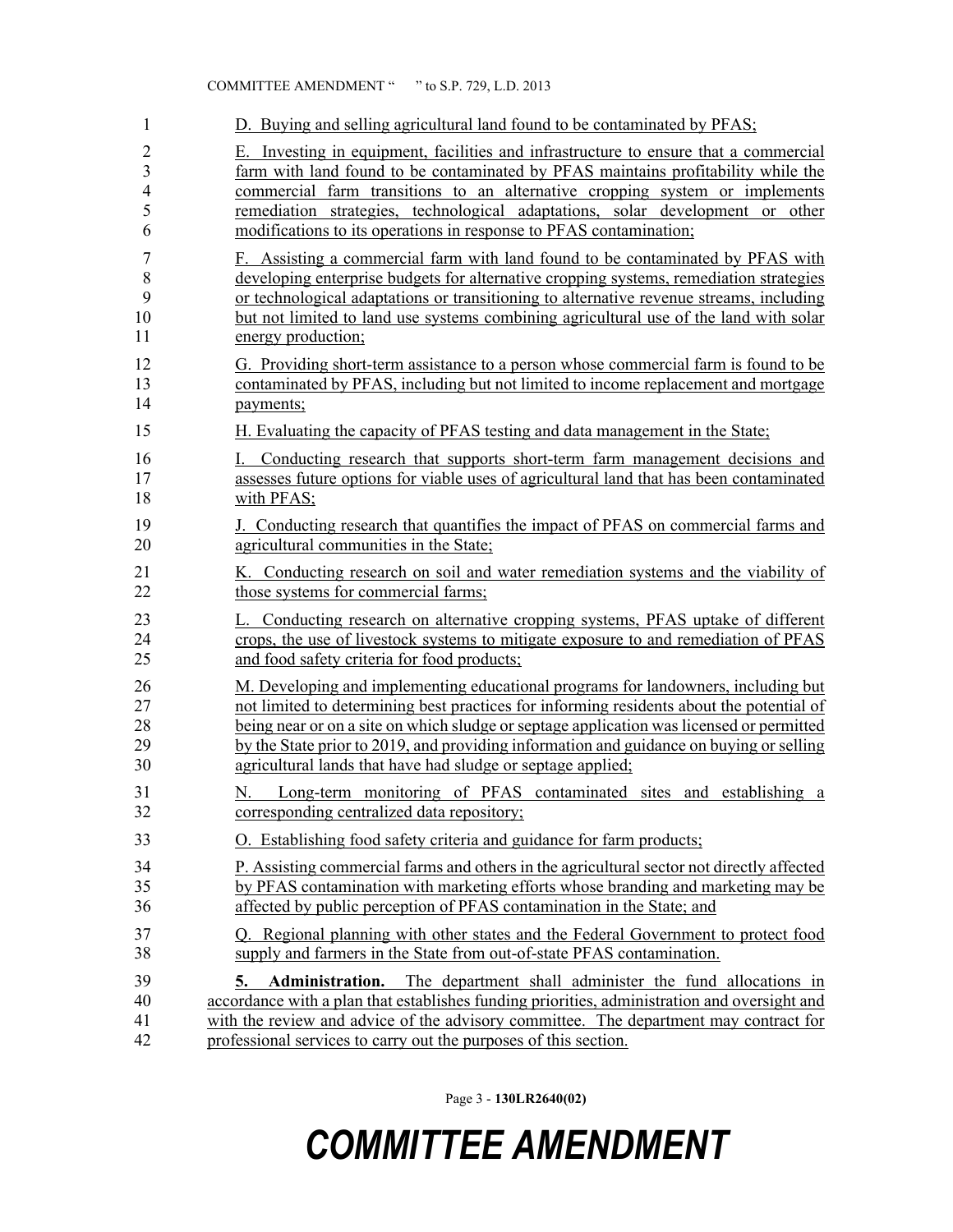| 1              | <b>6. Rules.</b> The department may adopt rules to implement this chapter. Rules adopted                                                                                               |
|----------------|----------------------------------------------------------------------------------------------------------------------------------------------------------------------------------------|
| $\overline{c}$ | pursuant to this subsection are routine technical rules as defined in Title 5, chapter 375,                                                                                            |
| 3              | subchapter 2-A.                                                                                                                                                                        |
| 4              | <b>7. Reports.</b> Beginning March 1, 2023, and annually thereafter, the department shall                                                                                              |
| 5              | submit a report on the plan under subsection 5 and on the uses of the fund to the joint                                                                                                |
| 6              | standing committees of the Legislature having jurisdiction over agriculture, conservation                                                                                              |
| $\overline{7}$ | and forestry, environment and natural resources and health and human services matters.                                                                                                 |
| 8              | The report must include information on the status of carrying out the purposes of the fund                                                                                             |
| 9              | as described in subsection 4, additional needs identified by the agricultural community,                                                                                               |
| 10             | what funds have been disbursed from the fund and for what purpose those funds were                                                                                                     |
| 11             | disbursed. The report must include the activities of the advisory committee, including, but                                                                                            |
| 12             | not limited to, the number of meetings held, a summary of each meeting and                                                                                                             |
| 13             | recommendations for legislation from the advisory committee.                                                                                                                           |
|                |                                                                                                                                                                                        |
| 14             | §320-L. Advisory Committee on the Fund To Address PFAS Contamination                                                                                                                   |
| 15             | The Advisory Committee on the Fund To Address PFAS Contamination is established                                                                                                        |
| 16             | pursuant to Title 5, section 12004-I, subsection 2-H to make recommendations to the                                                                                                    |
| 17             | department regarding administration of the fund and to report to the Legislature. In order                                                                                             |
| 18             | to develop recommendations for the department, the advisory committee may form                                                                                                         |
| 19             | working groups that include and seek input from subject matter experts from the public and                                                                                             |
| 20             | private sectors to deliberate issues relating to the purposes of the fund as described in                                                                                              |
| 21             | section 320-K, subsection 4, including, but not limited to, health monitoring, short-term                                                                                              |
| 22             | financial aid for farmers, research priorities, solar siting, long-term environmental                                                                                                  |
| 23             | monitoring and land acquisition.                                                                                                                                                       |
|                |                                                                                                                                                                                        |
| 24             | 1. Membership. The advisory committee consists of:                                                                                                                                     |
| 25             | A. The commissioner or the commissioner's designee;                                                                                                                                    |
| 26             | B. The Commissioner of Environmental Protection or the commissioner's designee;                                                                                                        |
| 27             | C. The Commissioner of Health and Human Services or the commissioner's designee;                                                                                                       |
| 28             | D. The dean of the Maine Agricultural and Forest Experiment Station at the University                                                                                                  |
| 29             | of Maine, College of Natural Sciences, Forestry, and Agriculture or the dean of the                                                                                                    |
| 30             | University of Maine Cooperative Extension, appointed by the President of the                                                                                                           |
| 31             | University of Maine;                                                                                                                                                                   |
|                |                                                                                                                                                                                        |
| 32             | E. One member of the public representing the financial sector and with expertise in                                                                                                    |
| 33             | agricultural finance and lending, appointed by the commissioner;                                                                                                                       |
| 34             | F. Five members of the public representing the agricultural sector, appointed by the                                                                                                   |
| 35             | commissioner; and                                                                                                                                                                      |
| 36             | G. One member of the public with expertise in public health, appointed by the                                                                                                          |
| 37             | commissioner.                                                                                                                                                                          |
|                |                                                                                                                                                                                        |
| 38             | The 7 members of the public appointed by the commissioner serve on the advisory                                                                                                        |
| 39             | committee for terms of 3 years. Members may be appointed for consecutive terms.                                                                                                        |
| 40             | <b>2. Reports.</b> The advisory committee shall hold at least 2 public hearings annually to                                                                                            |
| 41<br>42       | seek input from the public on efforts to meet the purposes of the fund. All proceedings of<br>the advisory committee are public proceedings within the meaning of Title 1, chapter 13, |

Page 4 - **130LR2640(02)**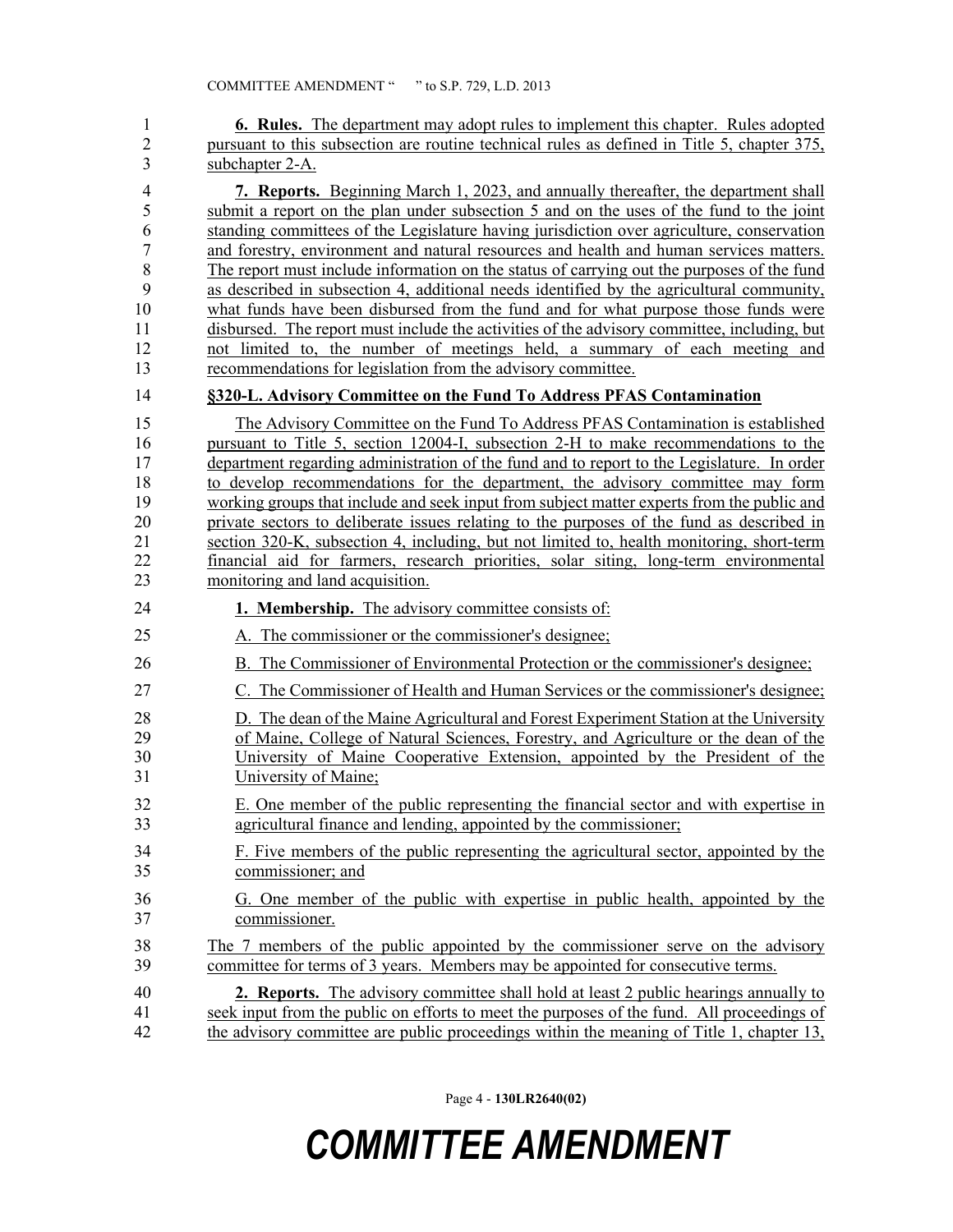subchapter 1. Notwithstanding Title 1, section 403, subsection 6, all records of proceedings of the advisory committee are public and subject to the requirements of Title 1, section 403, subsection 2. The advisory committee shall report to the Legislature annually, beginning March 1, 2023, on the input from subject matter experts under subsection 1 and members of the public on issues relating to the purposes and the use of the fund. 1 2 3 4 5

6 **Sec. 3. Initial plan priorities; programs.** The Department of Agriculture, 7 Conservation and Forestry, referred to in the section as "the department," shall develop and 8 implement an initial plan that prioritizes funding and implementation of the following 9 programs consistent with the purposes in the Maine Revised Statutes, Title 7, section 10 320-K, subsection 4. The department shall seek public comment on a draft proposal before 11 final adoption of the plan. For the purposes of this section, "PFAS," "commercial farm" 12 and "agricultural land" have the same meanings as in Title 7, section 320-K, subsection 1.

13 1. The department shall establish a program as soon as practicable to provide short-14 term assistance to a person whose commercial farm is found to be contaminated by PFAS 15 that may include income replacement and mortgage payments.

16 2. The department may establish a program to fund long-term assistance for 17 commercial farms with agricultural land that is found to be contaminated by PFAS. The 18 program must address a range of alternative strategies including assisting farmers with 19 investing in equipment, facilities and infrastructure to maintain profitability during a 20 transition to alternative cropping systems, remediation strategies, technological 21 adaptations, solar development or other modifications to its operations; purchasing 22 agricultural land found to be contaminated by PFAS; assisting farmers with renegotiating 23 mortgages and lines of credit; and assisting farmers whose land is found to be contaminated 24 by PFAS with purchasing of alternative land.

25 3. The department may establish, in coordination with the Department of Health and 26 Human Services, Maine Center for Disease Control and Prevention, a PFAS medical 27 monitoring and blood levels of PFAS testing program for persons whose drinking water or 28 agricultural land is found to be contaminated by PFAS. If the department establishes a 29 program under this subsection, the department may not require a person to show a present 30 injury or disease to qualify for the program.

31 A. In accordance with rules adopted by the department under Title 7, section 320-K, 32 subsection 6, the program may include payment by the department for annual testing 33 of blood levels of PFAS and related services and diagnostic evaluations for an affected 34 person who does not have sufficient health coverage for testing under this paragraph 35 and related services. The program must allow the drawing of blood for the testing in a 36 health care provider's office or by a laboratory. The program must allow a blood 37 sample taken by a health care provider or laboratory to test for blood levels of PFAS 38 to be sent to a facility approved by the Department of Health and Human Services.

- 39 B. The department may develop criteria for funding medical monitoring and health 40 care for persons found to have blood levels of PFAS greater than the general population 41 and when it is medically relevant to undergo periodic medical examination and health 42 care.
- 43 **Sec. 4. Long-term plan for the administration of the funds.** In implementing 44 the Fund To Address PFAS Contamination, under the Maine Revised Statutes, Title 7,

Page 5 - **130LR2640(02)**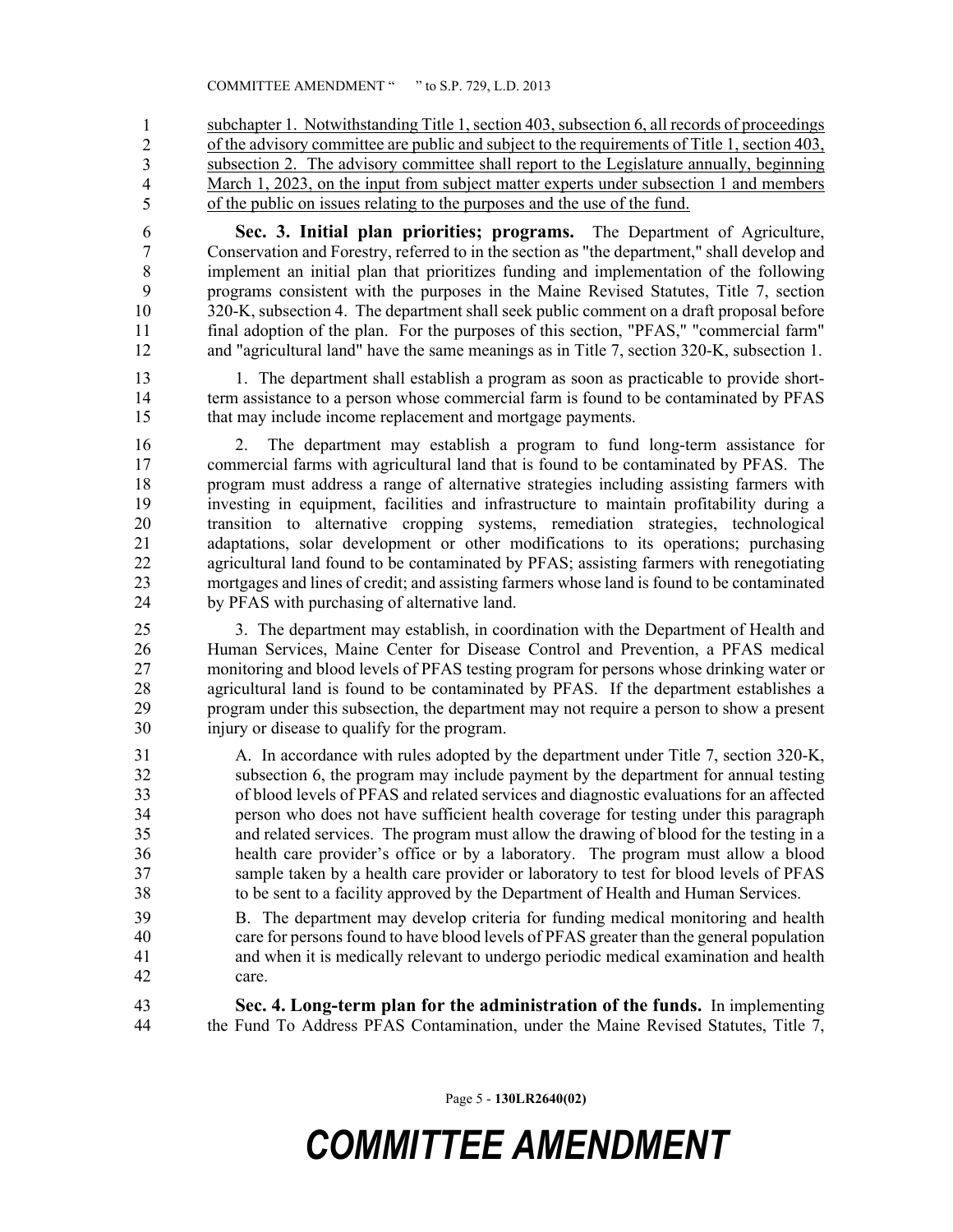section 320-K, the Department of Agriculture, Conservation and Forestry shall, with the advice of the Advisory Committee on the Fund To Address PFAS Contamination: 3 1. Review examples in other state, federal and international jurisdictions of 4 compensatory, research or public health monitoring program parameters; 5 2. Consult with experts and participants in similar programs; 6 3. Consult with stakeholders affected by PFAS contamination by holding public 7 hearings and receiving public comments; 8 4. Develop methods for determining parameters of the fund components, including, 9 but not limited to, determining financial assistance offerings, evaluating agricultural land 10 valuation, establishing research priorities and assessing research proposals and establishing 11 the need for and scope of long-term health monitoring and land monitoring, and offer 12 recommendations to alter the fund components; 13 5. Develop processes and criteria to be used to determine funding awards; 14 6. Create a time frame for the implementation of the fund and for the consideration of 15 applications for fund programs and issuance of payments, including, but not limited to, 16 land appraisals and income tax statements; 17 7. Recommend changes to the administration of the fund and corresponding programs 18 to the Legislature, if necessary; 19 8. Establish rules in accordance with Title 7, section 320-K, subsection 6 to ensure 20 that applicants for fund programs are able to participate in the process; 21 9. Assess where and how the fund would be best housed and operated within State 22 Government in the future; and 23 10. Take into consideration recommendations, including suggested legislation, of the 24 advisory committee. 25 **Sec. 5. Advisory committee to consider findings and recommendations.** By 26 March 1, 2023, the Advisory Committee on the Fund To Address PFAS Contamination 27 established in the Maine Revised Statutes, Title 7, section 320-L shall consider the 28 Department of Agriculture, Conservation and Forestry February 4, 2022 report "Findings 29 and Recommendations for a PFAS Study Plan Supporting L.D. 558" when developing 30 advisory committee recommendations, including but not limited to funding for research, 31 regarding administration of the Fund To Address PFAS Contamination. 32 **Sec. 6. Transfer to the Department of Agriculture, Conservation and**  33 **Forestry, Office of the Commissioner program.** Notwithstanding any provision of 34 law to the contrary, on or before May 1, 2022, the State Controller shall transfer 35 \$100,000,000 from the unappropriated surplus of the General Fund to the Department of 36 Agriculture, Conservation and Forestry, Office of the Commissioner program, Fund To 37 Address PFAS Contamination, Other Special Revenue Funds account for the purposes as 38 provided under the Maine Revised Statutes, Title 7, section 320-K, subsection 4. 39 **Sec. 7. Advisory committee; initial terms.** Notwithstanding the Maine Revised 40 Statutes, Title 7, section 320-L, subsection 1, the Commissioner of Agriculture, 41 Conservation and Forestry shall appoint initial public members to the Advisory Committee 42 on the Fund To Address PFAS Contamination as follows: 2 members of the public for 1 2

Page 6 - **130LR2640(02)**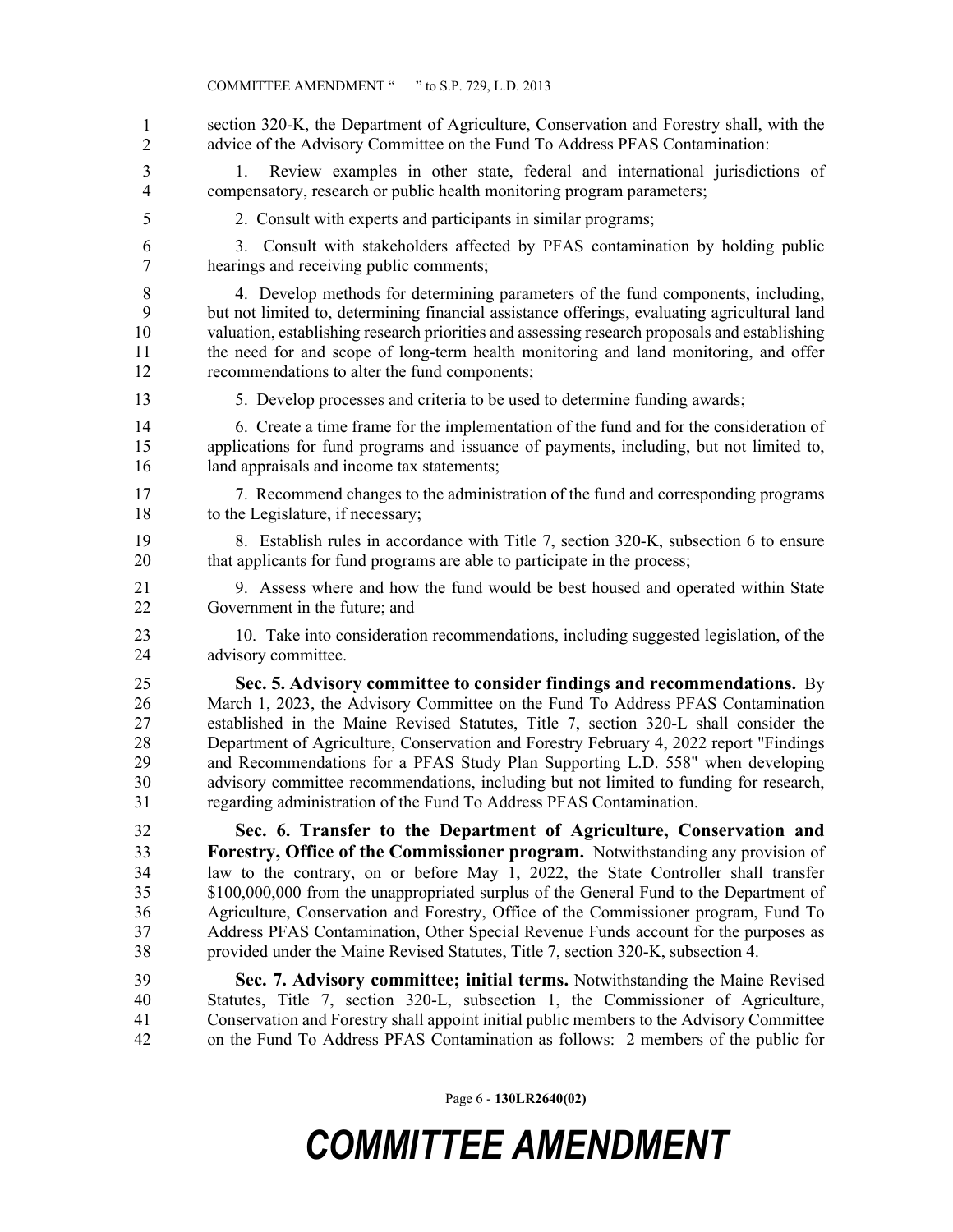| 2-year terms, 3 members of the public for 3-year terms and 2 members of the public for |
|----------------------------------------------------------------------------------------|
| 4-year terms.                                                                          |

3 **Sec. 8. Appropriations and allocations.** The following appropriations and 4 allocations are made.

| <b>AGRICULTURE, CONSERVATION AND FORESTRY, DEPARTMENT OF</b> |
|--------------------------------------------------------------|
|                                                              |

6 **Office of the Commissioner 0401**

7 Initiative: Provides allocation for one Public Service Manager III position and one Public 8 Service Coordinator I position and associated All Other costs.

| - 9 | <b>OTHER SPECIAL REVENUE FUNDS</b> | 2021-22  | 2022-23     |
|-----|------------------------------------|----------|-------------|
| 10  | POSITIONS - LEGISLATIVE COUNT      | 2.000    | 2.000       |
| 11  | Personal Services                  | \$41,175 | \$257,038   |
| 12  | All Other                          | \$4,472  | \$1,776,148 |
| 13  |                                    |          |             |
| 14  | OTHER SPECIAL REVENUE FUNDS TOTAL  | \$45,647 | \$2,033,186 |

### 9 **Office of the Commissioner 0401** 15

24 ' 31

16 Initiative: Provides funding for initiatives to administer the Fund To Address PFAS 17 Contamination and to address perfluoroalkyl and polyfluoroalkyl substances, or PFAS, 18 contamination on agricultural land in the State.

| 19 | <b>OTHER SPECIAL REVENUE FUNDS</b>   | 2021-22  | 2022-23      |
|----|--------------------------------------|----------|--------------|
| 20 | All Other                            | \$0      | \$97,921,167 |
| 21 |                                      |          |              |
| 22 | OTHER SPECIAL REVENUE FUNDS TOTAL    | \$0      | \$97,921,167 |
| 23 |                                      |          |              |
| 24 | <b>AGRICULTURE, CONSERVATION AND</b> |          |              |
| 25 | <b>FORESTRY, DEPARTMENT OF</b>       |          |              |
| 26 | <b>DEPARTMENT TOTALS</b>             | 2021-22  | $2022 - 23$  |
| 27 |                                      |          |              |
| 28 | <b>OTHER SPECIAL REVENUE FUNDS</b>   | \$45,647 | \$99,954,353 |
| 29 |                                      |          |              |
| 30 | <b>DEPARTMENT TOTAL - ALL FUNDS</b>  | \$45,647 | \$99,954,353 |

32 Amend the bill by adding before the summary the following:

33 '**Emergency clause.** In view of the emergency cited in the preamble, this legislation 34 takes effect when approved.'

35 Amend the bill by relettering or renumbering any nonconsecutive Part letter or section 36 number to read consecutively.

37 **SUMMARY**

The amendment retains the following provisions of the bill. 38

39 1. It establishes the Fund To Address PFAS Contamination within the Department of 40 Agriculture, Conservation and Forestry and the corresponding Advisory Committee on the

Page 7 - **130LR2640(02)**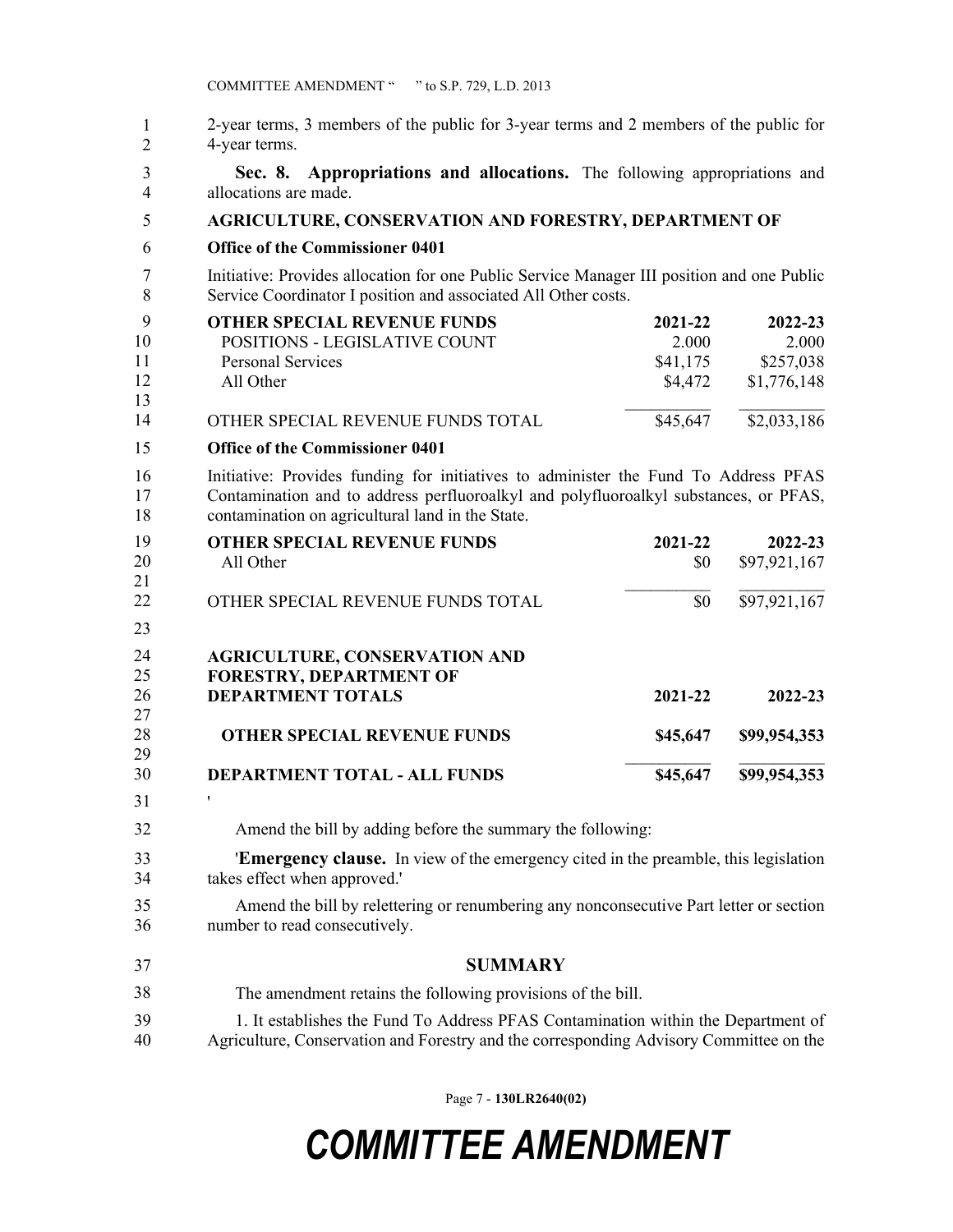41 Fund To Address PFAS Contamination to make recommendations to the department 42 regarding administration of the fund. The bill authorizes the department to allocate funds upon recommendation of the advisory committee and for certain purposes, including but not limited to monitoring the health of a person, and members of that person's household, whose agricultural land is found to be contaminated by perfluoroalkyl and polyfluoroalkyl substances, or PFAS; buying and selling agricultural land found to be contaminated by 47 PFAS; conducting research; funding for educational programs; and long-term monitoring 48 of contaminated sites and establishing a corresponding centralized data repository. 1 2 3 4 5 6 7 8

9 2. It authorizes the advisory committee to form working groups that include and seek 10 input from subject matter experts from the public and private sectors to deliberate issues 11 relating to the purposes of the fund, including but not limited to health monitoring, short-12 term financial aid for farmers, research priorities, solar siting, long-term environmental 13 monitoring and land acquisition.

14 3. It provides one-time funding of \$100,000,000 to address PFAS contamination on 15 agricultural land in the State.

16 The amendment makes the following changes to the bill.

17 1. It provides that sources of the fund may include funds stipulated for deposit in the 18 fund as part of the terms of settlement of legal actions relating to PFAS contamination 19 against corporations, partnerships or individuals.

- 20 2. It provides that allocations from the fund may be made for the following purposes:
- 21 A. Providing medical care to a person found to have blood levels of PFAS greater than 22 the general population or health effects associated with exposure to PFAS;
- 23 B. Conducting research on alternative cropping systems, PFAS uptake of different 24 crops, the use of livestock systems to mitigate exposure to or remediation of PFAS and 25 food safety criteria for food products;
- 26 C. Establishing food safety criteria and guidance for farm products;
- 27 D. Assisting commercial farms and others in the agricultural sector not directly 28 affected by PFAS contamination with marketing efforts whose branding and marketing 29 may be affected by public perception of PFAS contamination in the State; and
- 30 E. Regional planning with other states and the Federal Government to protect food 31 supply and farmers in the State from out-of-state PFAS contamination.

32 3. It requires the department to submit an annual report to the Legislature that includes 33 the status of meeting the purposes of the fund, additional needs identified by the agricultural 34 community, what funds have been disbursed and for what purpose and an update on the 35 activities of the advisory committee.

36 4. It changes the composition of the advisory committee. The amendment also requires 37 the advisory committee to hold at least 2 public hearings annually to seek input from the 38 public on efforts to meet the purposes of the fund. The advisory committee is required to 39 submit a report to the Legislature annually on input from subject matter experts and 40 members of the public on issues relating to purposes and uses of the fund.

41 5. It directs the department to develop and implement an initial plan that prioritizes 42 funding and a long-term plan for the administration of the funds.

Page 8 - **130LR2640(02)**